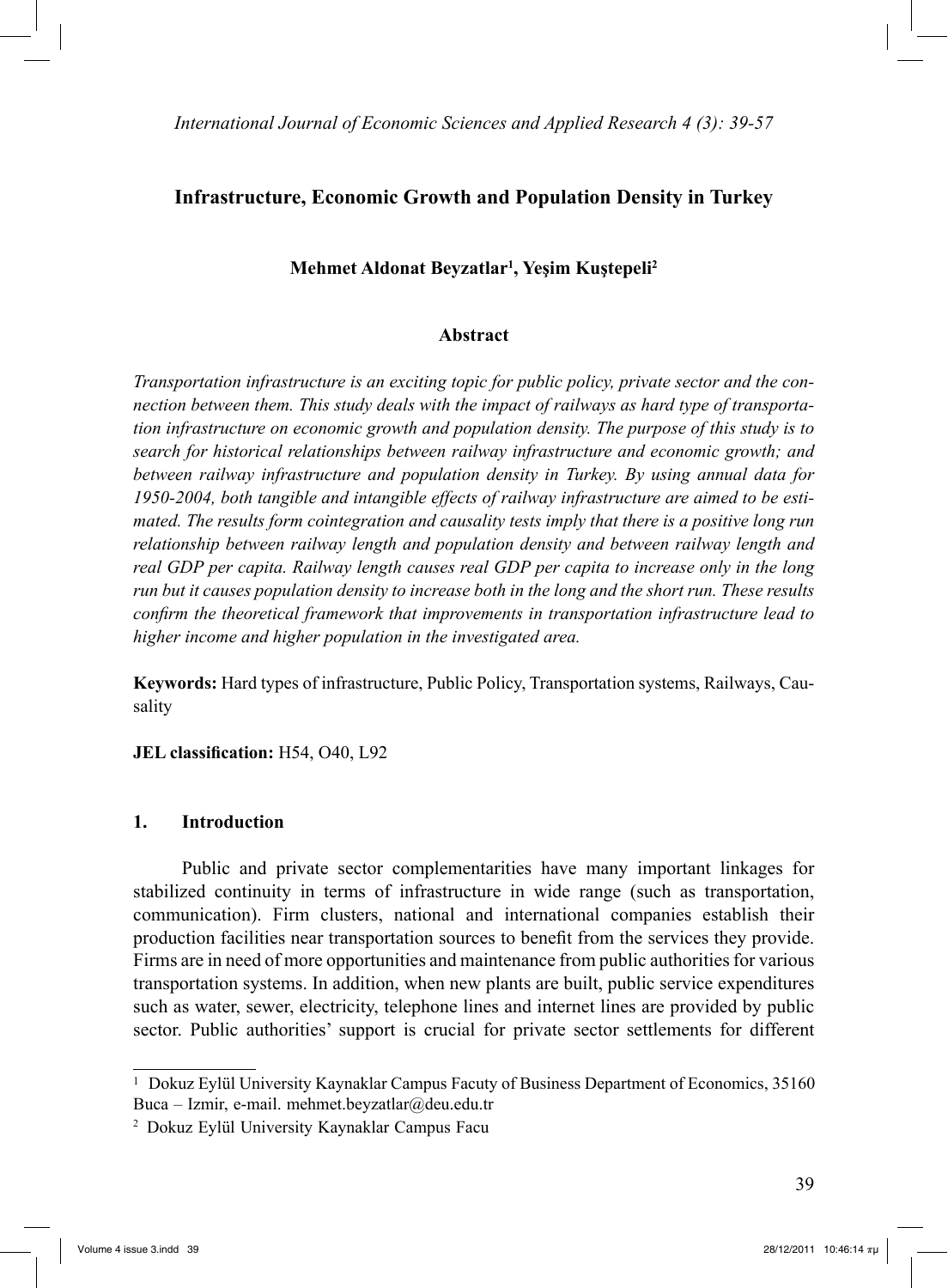kinds of reasons; for example, more plants offer new job opportunities, thus, they reduce unemployment around those areas.

 This perspective argues that public policies create important incentives for private sector as they affect private sector output, labour market, manufacturing industry and many other economic measures. Therefore, public policy should contain feasible and beneficial elements of infrastructure investment to sustain development. Thus, transportation infrastructure is an exciting topic for public policy, private sector and the connection between them. Transportation systems improve rapidly and these improvements go parallel to economical issues such as manufacturing industry production and exports. This is a strong basis for public sector to make innovations, purchase new equipments and provide better maintenance for transport infrastructure.

 There are two types of infrastructures; hard type of infrastructure and soft type of infrastructure. Transportation systems or in other words transportation infrastructure is considered to be a part of both types. Hard type of infrastructure deals with roads, highways, railways, harbours, airports, water and sewer and other. Soft type of infrastructure concerns telephone lines, internet, other communication infrastructures and institutional infrastructure types which act as complements to hard types of infrastructure. In this study, hard types of transportation infrastructure, and especially railways, are taken into consideration due to their positive role in the historical economic development of Turkey.

 The purpose of this study is to search for historical causality relationships between railway infrastructure and economic growth and between railway infrastructure and population density. By these, it is aimed to measure not only the tangible but also the intangible effects of railways.

 The next section of the study provides the literature review about the proposed hypothesis. The third part includes the data as well as the methodology. The results, which are obtained by relevant econometric tests, are presented in the empirical analysis part. The conclusion and the policy implications are given in the fifth section.

#### **2. Literature Review1**

#### **2.1 Transportation Infrastructure and Economic Measures**

 The effects of infrastructure on economic measures have been investigated for more than three decades. These effects became more visible with the increase of trade in the world which resulted in the requirement of faster and multi dimensional trade routes. Firms began to form clusters near airports and harbours. More firms meant more plants which increased the demand for infrastructure. Therefore, infrastructure investment became one of the most susceptible connections between the private sector and public authorities.

 The pioneer study which considers the relationship between economic and infrastructure measures from public and private sector complementarity perspective,

<sup>1</sup> This section provides only a brief discussion of the literature. The authors have conducted a comprehensive literature survey which is dismissed due to space limitations.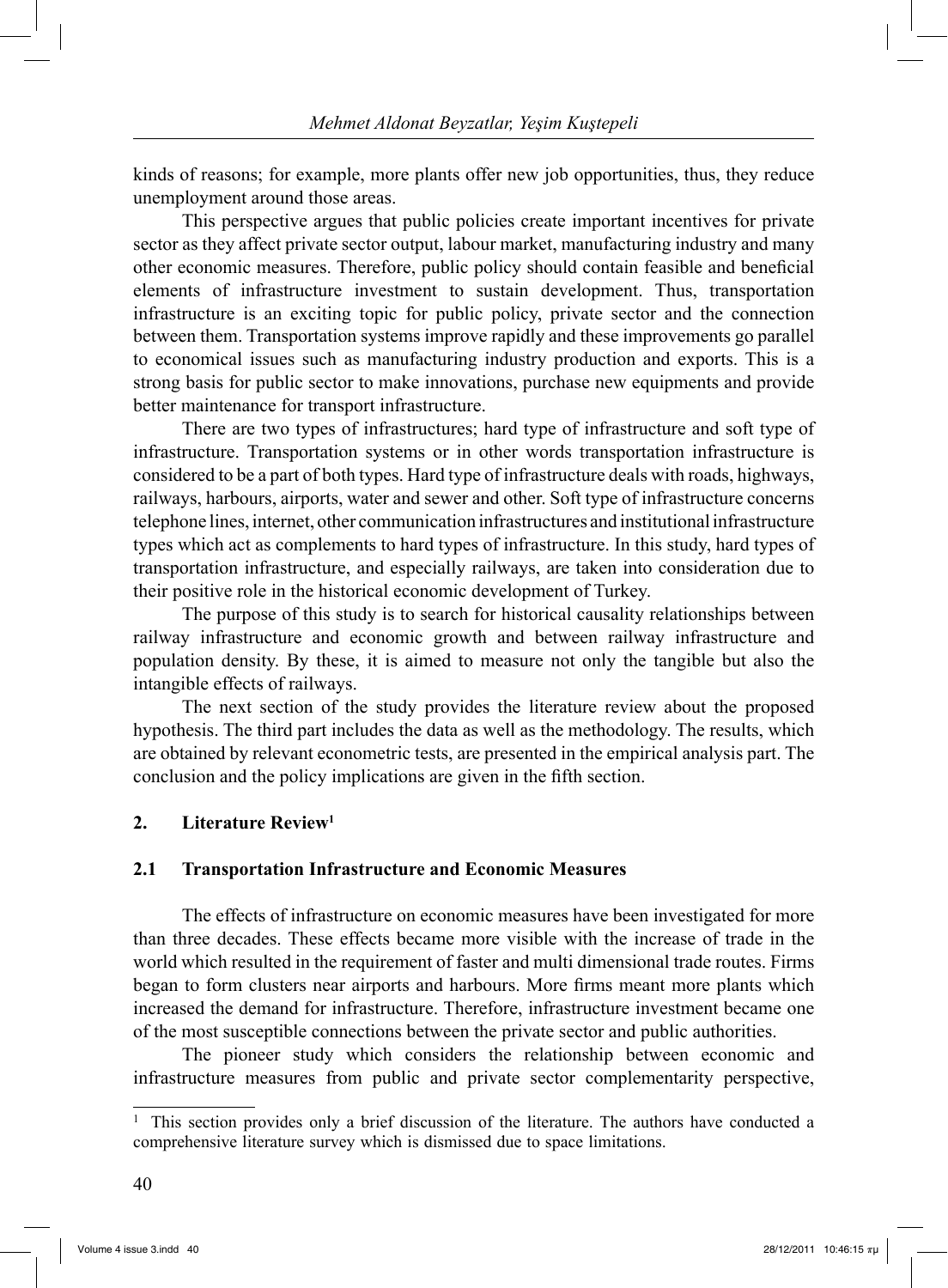is Aschauer (1989) where he investigates the impact of public capital on private sector productivity. His results indicate that the elasticity of private sector productivity with respect to public capital is positive, meaning that infrastructure has positive impact on private sector productivity.

 In a later study, Aschauer (1990) defines an exact transportation infrastructure rather than a basket of infrastructure measures and selects highways to analyse the impact on per capita income. His findings denote there is a positive relationship.

 Government expenditures on transportation are analysed by Jones (1990) and Mofidi and Stone (1990) with the help of a production function; where Jones (1990) takes employment, income and investment as economic measures and finds that transportation expenditures have positive effects on these economic measures. Mofidi and Stone (1990) also find positive interaction between highway spending and manufacturing investments and employment. Munnell and Cook (1990) follow previous studies and they show that highways increase Gross State Product (GSP). Similarly, Duffy-Deno and Eberts (1991), Eisner (1991), Garcia-Mila and McGuire (1992) and Moonmaw, et al. (1995) find a positive relationship between transport infrastructure and per capita income. Singletary, et al. (1995), Crihfield and Panggabean (1995), Garcia-Mila, et al. (1996) and Fernald (1999) attain similar results, such that highway constructions have positive impact on manufacturing industry employment growth, manufacturing output, private sector output and productivity.

 The researchers that use cost function approach also come up with positive impact of transportation infrastructure. Berndt and Hansson (1992), Lynde and Richmond (1993), Seitz (1993), Nadiri and Mamuneas (1994), Conrad and Seitz (1994) and Boarnet (1996; 1998) analyse Sweden, United Kingdom, West Germany and USA, respectively, and their common outcome is that transportation infrastructure is a cost reducing element in different geographies and industries.

 The marginal contribution of public infrastructure relies on the structure of economy and previous conditions of the country (Crihfield and Panggabean, 1995). There is not a consensus on its effect on growth rate of output when transportation is viewed as public capital. The payoff of the investment is related to the size and configuration of the network, being usually smaller in the case of larger networks. If public capital is viewed as a public good, increases in the public capital shift the production function upward, raising the steady state level of output and the growth rate of the economy in the transition to the steady state. On the contrary, many services provided by the public capital stock may be subject to congestion, and therefore the marginal increments of the public capital stock may not have an impact on output. Sanchez-Robles (1998) show that infrastructure expenditures as a share of GDP yield inconclusive results but the indexes of infrastructure physical units are significantly and positively related to per capita growth.

## **2.1 Transportation Infrastructure and Demographic Measures**

 In addition to the effects of transportation infrastructure on tangible measures such as output, there are also intangible effects on demographic variables such as living standards,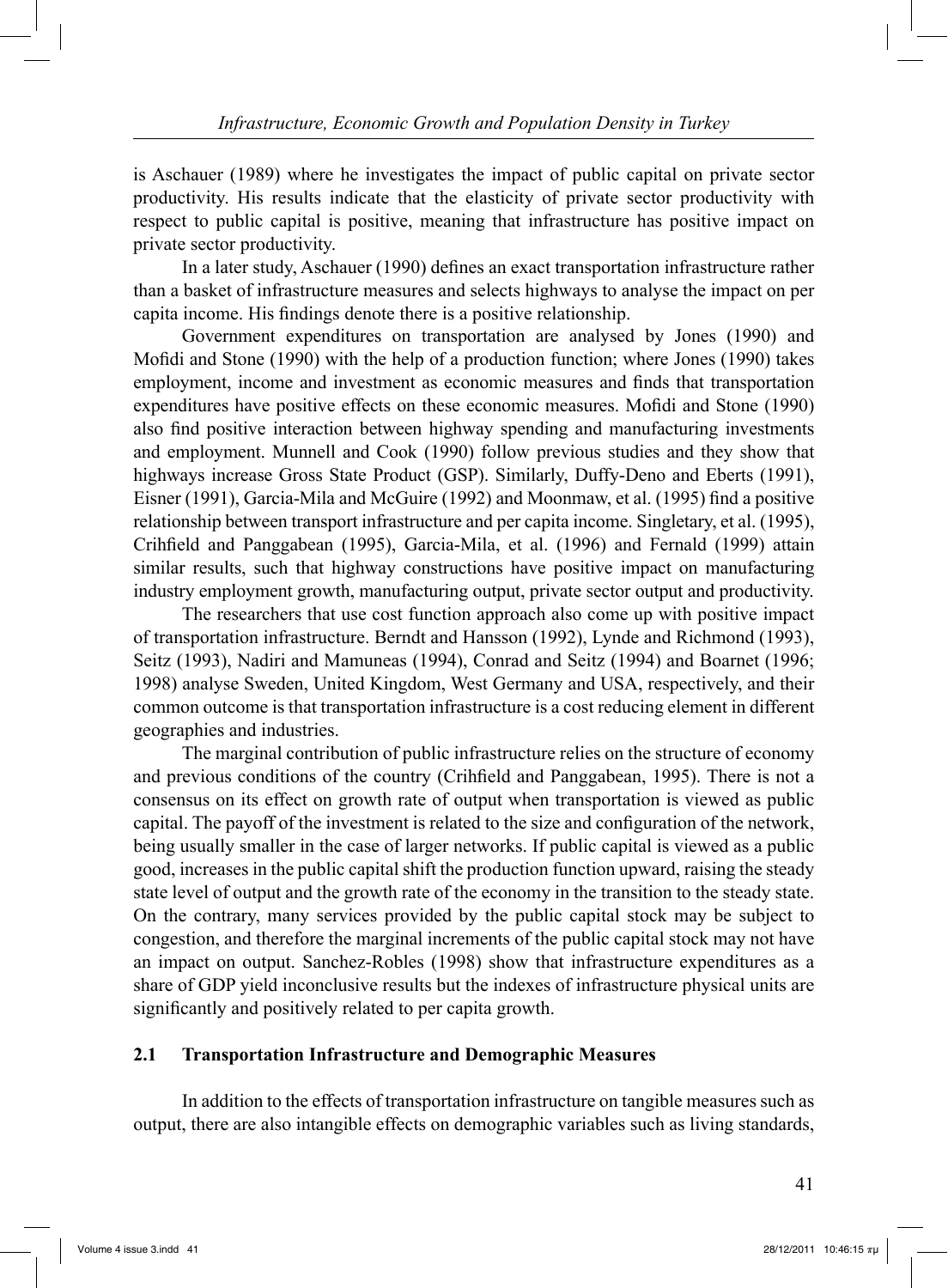population and migration. People may desire to live in a city, where their children can receive better education and they can find jobs with higher wages. This kind of behaviour tends to be seen more in developing countries rather than developed countries. That is why investing in transportation infrastructure has often been appraised as an effective strategy for policy-makers in underdeveloped areas rather than developed ones.

 Although scholars define the role of transportation infrastructure differently on the basis of regional economic theories, all recognise the fact that it plays an important role in regional economic growth and development (Mikelbank, 1996). Demographers view transportation infrastructure as a necessary but not sufficient requirement for local economic growth and development (Halstead and Deller, 1997), as if transportation infrastructure is one of many factors affecting population change (Boarnet and Haughwout, 2000; Bohm and Patterson, 1971, 1972; Briggs, 1981; Hobbs and Campbell, 1967; Taylor, Broder, and McNamara, 1987; William, 1958).

 Chi, Voss and Deller (2006) provide an extensive summary of the existing literature for transportation and population change. They argue that there are two ways to understand the relationship between transportation and population: the possible paths by which investments in transportation influence population change in addition to the stages (preconstruction, con struction, and post construction) and spatial areas (urban, suburban, and rural) that population change is related to transportation. At the county and municipal levels, they address transportation as indirect causes of population change via economic growth, employment change, socio-demographic structures, and environmental change.

 Growth theories (neoclassical growth theory, growth pole theory, and location theories) are the principal regional economic theories that relate transportation infrastructure investment to economic growth and population change. Neoclassical growth theory is insightful in explaining and predicting metropolitan development after the transportation network has been built. Neoclassical growth theory considers transportation infrastructure as an input into the production process (Boarnet, 1997; Eberts, 1990), an enhancer to increase the productivity of other inputs such as labour (Eberts, 1994) or a household amenity factor to attract workers (Eberts, 1994).

 Growth pole theory is useful for forecasting population change from the standpoint of decision makers because it specifically outlines how resources should be invested in a region given limited resources to devote to economic growth and development (Thiel, 1962). Growth pole theory interprets transportation investment as a catalyst of change to influence population growth in its surrounding areas where population decline is also a possible outcome. Location theory is strong in interpreting geographic distributions of human settlements. This theory perceives transportation infrastructure as a facilitator for the flows of raw materials, capital, finished goods, consumers, and ideas among central places and their neighbourhoods and a limitation on these flows, as a means of importing inputs into and exporting outputs out of a location (Vickerman, 1991); or as necessary but not sufficient for local economic growth and development (Halstead and Deller, 1997).

 Allen and MaClennan (1970) use growth pole theory to identify centers of economic activity that are believed to attract investment because of their agglomerative powers. They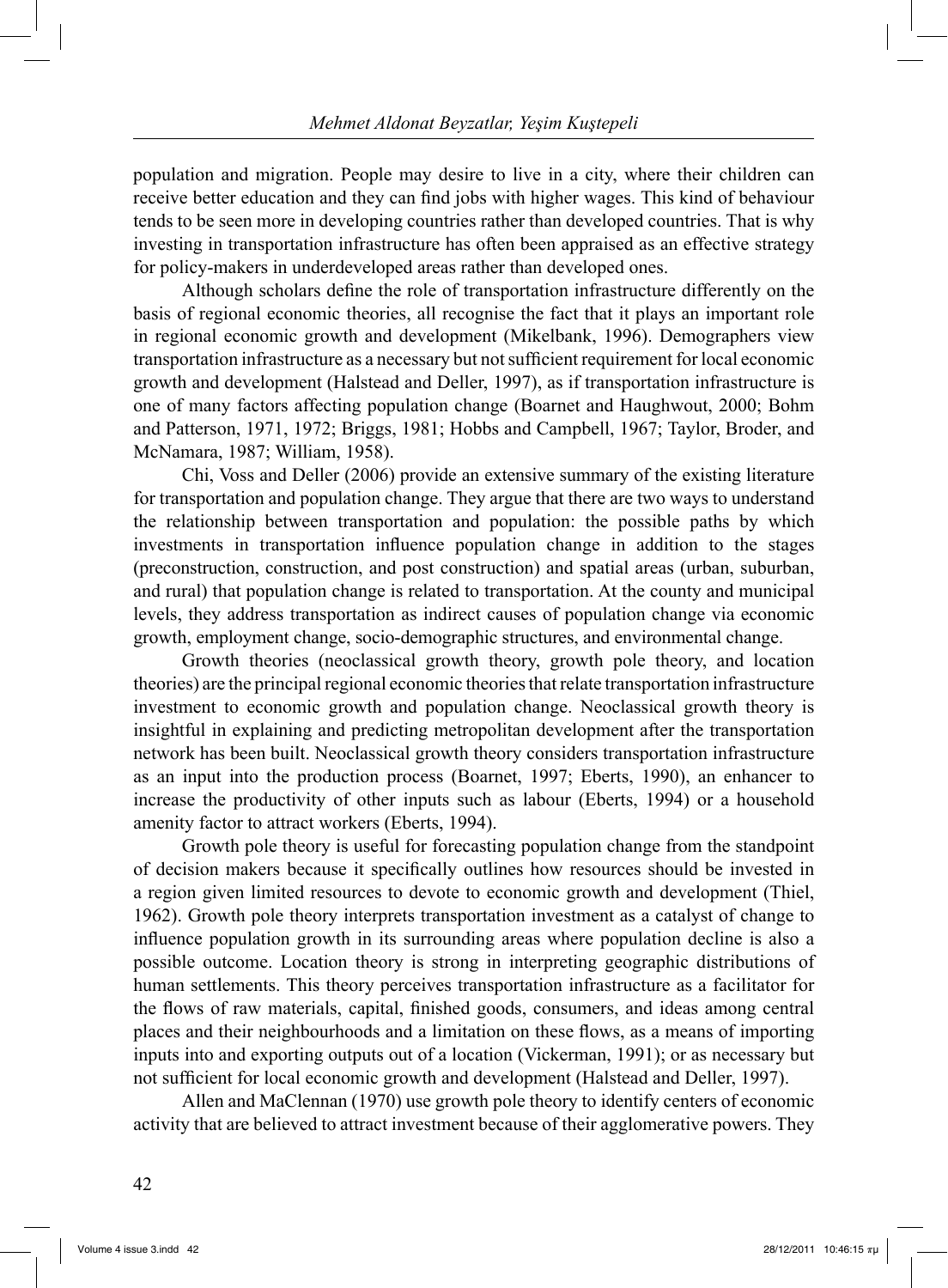observe regional problems which are caused directly and/or indirectly by public policies in Italy and France. The study identifies growth poles as urban areas having population interval between 30,000 and 200,000 residents. The research concludes that rural areas close to these cities may benefit from spread effects and public policies are effective among those benefit relations. Hansen (1971) uses regional development theory to determine the best use of infrastructure investment at a minimum population threshold of 250,000 for areas deemed worthy of infrastructure investment. He argues that investment in public infrastructure should be concentrated in urban areas that have some level of prior dynamism or development.

 Gaegler, March and Weiner (1979) and Lichter and Fuguitt (1980) investigate the relationship between interstate highways and demographic measures such as employment population characteristics for various service industries in non-metropolitan counties during the period 1950-75. They find that counties with interstate highways consistently maintained an advantage over other counties in net migration and employment growth. Population growth was also found to be the greatest in interstate highway counties, with positive effects of highways on net migration, and the strongest in less remote areas.

 Hilewick, Deak and Heinze (1980) is another empirical study which looks at rural growth effects of investing in transportation networks compared with the effects of investing in communications systems, thus, providing a comparison among soft type and hard type of infrastructure systems. They conclude that investing in communication results in stronger short-term and long-term effects rather than transportation investments on demographic and economic measures such as population, jobs, income, gross regional product and overall economic structure.

 Carlino and Mills (1987) and McHugh and Wilkinson (1988) investigate the factors affecting US county population and employment growth during the 1970s. Total employment, manufacturing employment and population density are positively affected by the presence of limited-access highways.

 Just as population change can have many causal factors, transportation can influence population change by several paths: economic growth or decline, employment and sociodemographic structure. Forkenbrock and Foster (1996) examine the degree to which highways as transportation measures are likely to influence business location decisions. They argue that access to highways generally has become a less important factor in location decisions than it was earlier. State-level highway investment policies that emphasise proper maintenance and relatively minor improvements are likely to be more cost-effective strategies for economic development than expensive highway construction projects.

## **3. Data and Methodology**

## **3.1 Data**

 The variables used in this study are railway length for railway infrastructure, population density and real GDP per capita for economic growth. These variables are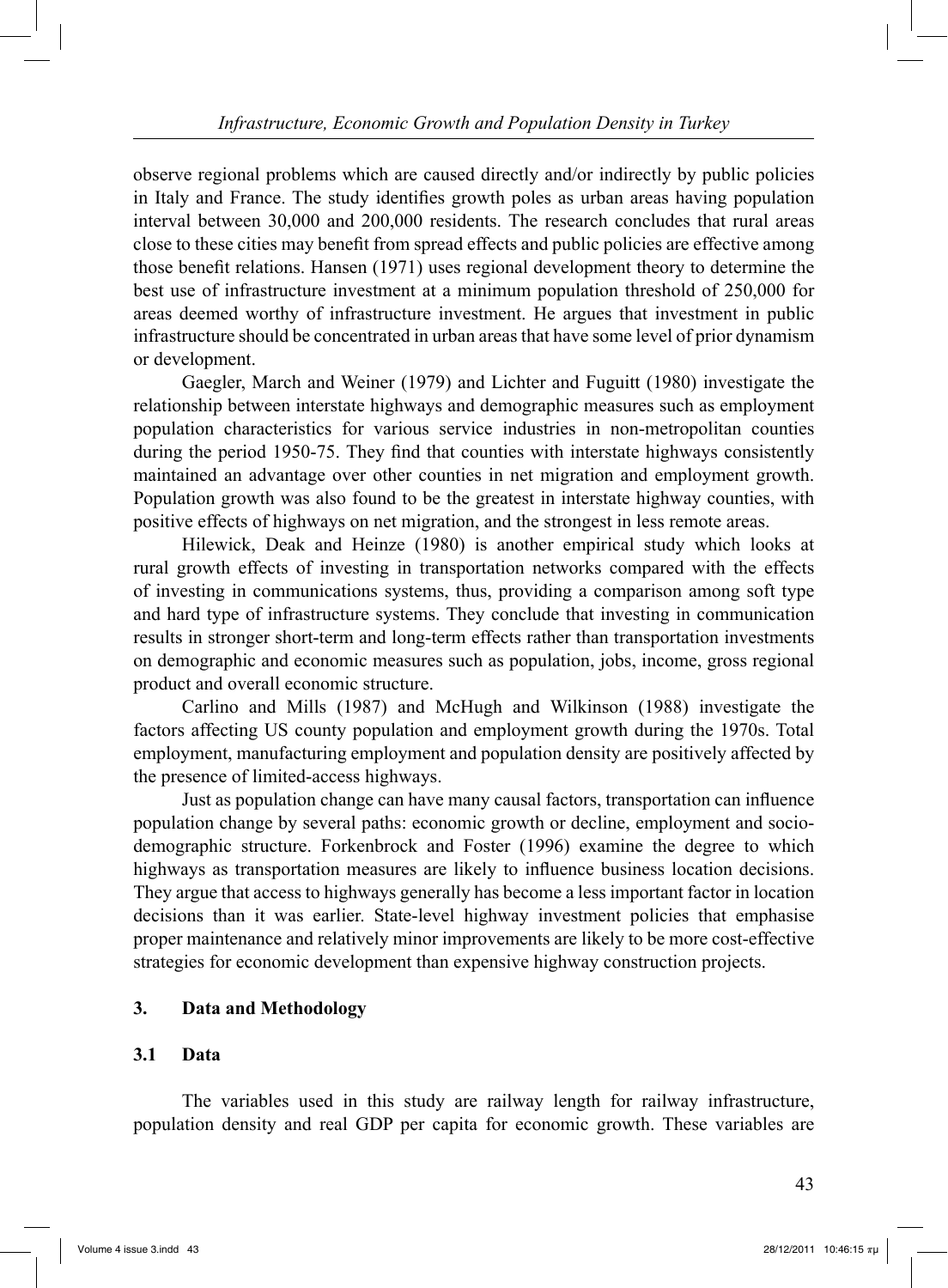represented by RW, PD and GDP respectively throughout the analysis. Data for railway length is acquired from Turkish State Railways (TCDD) (http://www.tcdd.gov.tr) in kilometers. Population and real GDP per capita data are acquired from Penn World Tables (http://pwt.econ.upenn.edu) and the areas in square kilometers are obtained from Turkish Statistical Institute (TUIK) (http://www.turkstat.gov.tr).

 Population density data is not directly acquired from any database and therefore, population density<sup>2</sup> is calculated by dividing the population of the observed place by the area of the same place in square kilometers<sup>3</sup>. All data are obtained annually for the period from 1950 to 2004.

### **3.2 Methodology**

 The aim of this study is to investigate the historical relationships between railway infrastructure and economic growth as well as between railway infrastructure and population density for Turkey by using time series analysis (cointegration and causality analysis). The literature reveals that production-function and cost-function approaches in addition to causality analysis are widely used to test the relationship between transportation infrastructure and economic growth. Causality analysis is also used to investigate the effect of transportation infrastructure on demographic measures.

 Time-series analysis requires that the variables should be tested in order to find their stationarity by applying unit-root tests. The stationarity of the variables are determined by the use of three different tests to check the robustness of the results: ADF (Augmented Dickey-Fuller), PP (Phillips-Perron) and KPSS (Kwiatkowski-Phillips-Schmidt-Shin) unit-root tests.

 After unit-root tests, cointegration tests are performed as the second step. A cointegration analysis is used to determine whether a group of non-stationary variables are cointegrated or not. The Engle-Granger cointegration test, which is also called Engle-Granger two-step cointegration test, is conducted first and is composed of two steps. The first step gives the long-run relationship with respect to the coefficients and t-statistics of variables, integrated in the same order. The error term, which is taken from first step, is saved and ADF unit-root test is applied to error term  $(u_t)$  to find that if it is stationary or not. Error Correction Mechanism (ECM) is the aim of the second step and is the first lagged value of the error term  $(u_{t-1})$  obtained from the first step. If that value is between 0 and -1, ECM is said to work.

 Johansen cointegration test is also performed to compare the results of Engle-Granger cointegration test as the second test. Johansen cointegration test implements Vector autoregression (VAR) based cointegration analysis developed by Johansen in the early 1990s.

 Causality relationship analysis is the third step after unit root testing and cointegration analysis. Causality tests can be performed in both bivariate and multivariate models. A

<sup>&</sup>lt;sup>2</sup> Population Density = Population / Area (number of inhabitants per square kilometer)

<sup>&</sup>lt;sup>3</sup> Lakes are excluded in the calculation of the population density of the observed area.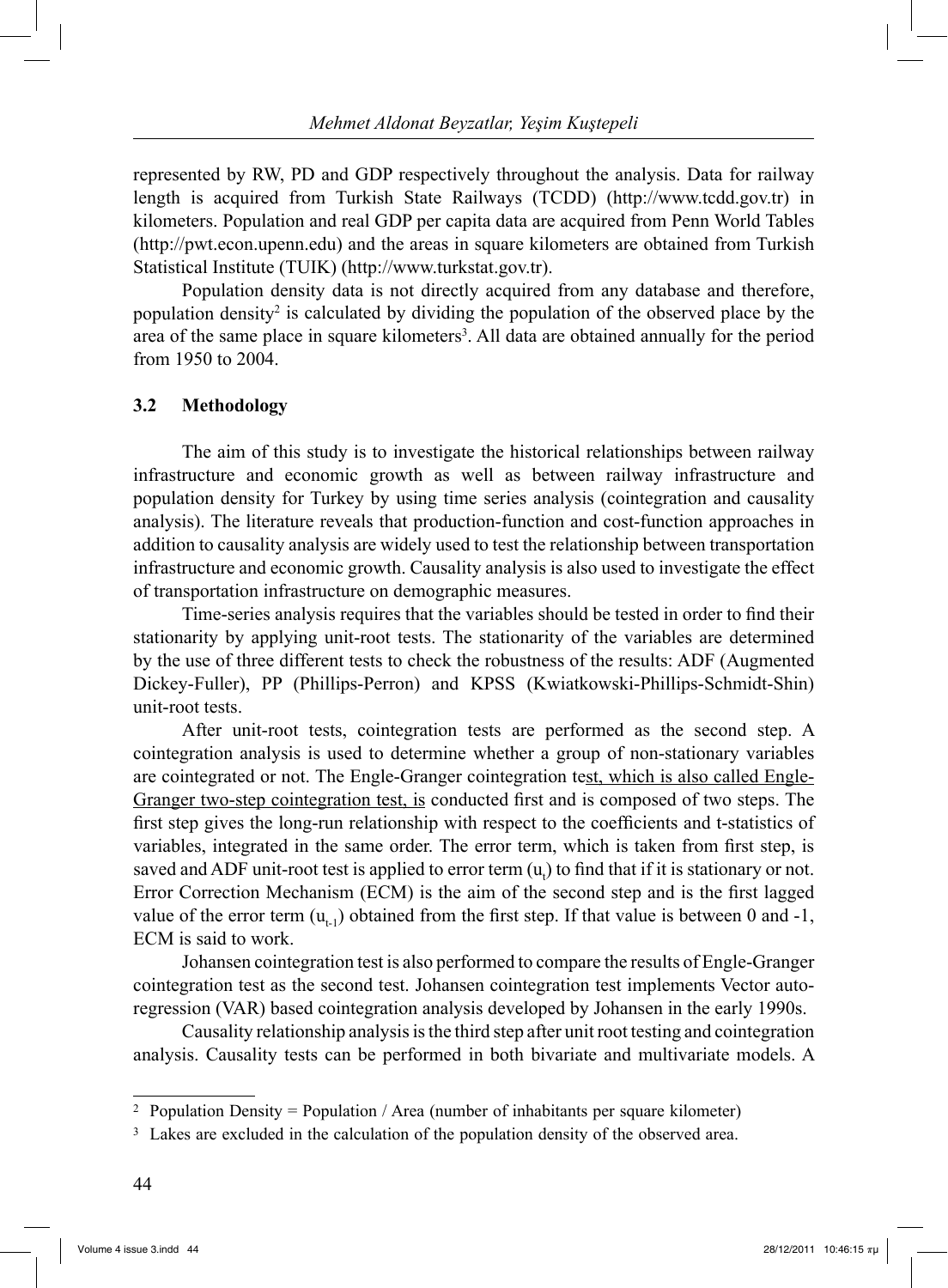stationary variable  $X_{1t}$  is said to Granger-cause another stationary variable  $X_{2t}$  if the past values of  $X_{1t}$  are significant in the explanation of  $X_{2t}$ . If the variables are found to be cointegrated, the error correction terms of the cointegrating vectors are included in causality testing. Granger-Causality test is modeled as follows:

(1) 
$$
X_1(t) = \sum_{j=1}^p A_{11j} X_1(t-j) + \sum_{j=1}^p A_{12j} X_2(t-j) + E_1(t)
$$

$$
X_2(t) = \sum_{j=1}^p A_{21j} X_2(t-j) + \sum_{j=1}^p A_{22j} X_1(t-j) + E_2(t)
$$

 This model tests the causality relationship between two variables in both directions such as from railways to population and from population to railways. The direction of the effect is important as well as the magnitude of the relation. The test uses F-test on lagged values of both variables during the estimation process of the regression model. The general model (1) above is transformed to model (2) in order to test the relationship between real GDP per capita and RW and in order to test the relationship between PD and RW it is transformed to model (3). If the variables are found to contain unit roots, they should be differenced until they are stationary.

(2) 
$$
GDP(t) = \sum_{j=1}^{p} A_{11j} GDP(t-j) + \sum_{j=1}^{p} A_{12j} RW(t-j) + E_1(t)
$$

$$
RW(t) = \sum_{j=1}^{p} A_{21j} RW(t-j) + \sum_{j=1}^{p} A_{22j} GDP(t-j) + E_2(t)
$$

(3) 
$$
PD(t) = \sum_{j=1}^{p} A_{11j} PD(t-j) + \sum_{j=1}^{p} A_{12j} RW(t-j) + E_1(t)
$$

$$
RW(t) = \sum_{j=1}^{p} A_{21j} RW(t-j) + \sum_{j=1}^{p} A_{22j} PD(t-j) + E_2(t)
$$

### **4. Empirical Analysis**

 Before starting to employ the econometric tests, it is deemed valuable to graph the variables in question and provide descriptive statistics about them. Figure 1 through 3 plots the variables against the time period. Each variable is shown in individual graphs as their scales are different. Table 1 presents the descriptive statistics of the three series.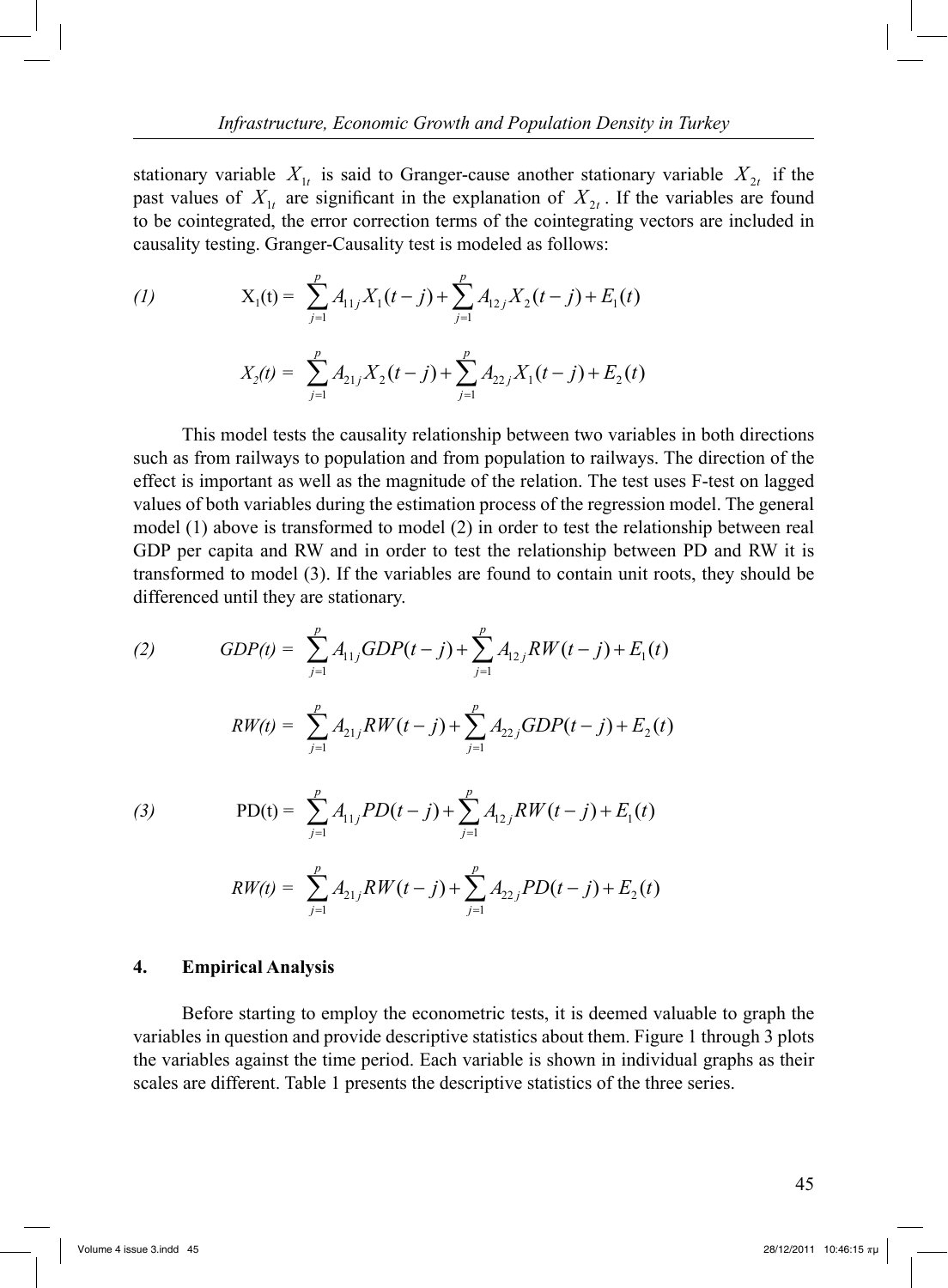



**Figure 2: Real GDP per capita**



## **Figure 3: Railway Length (in km)**

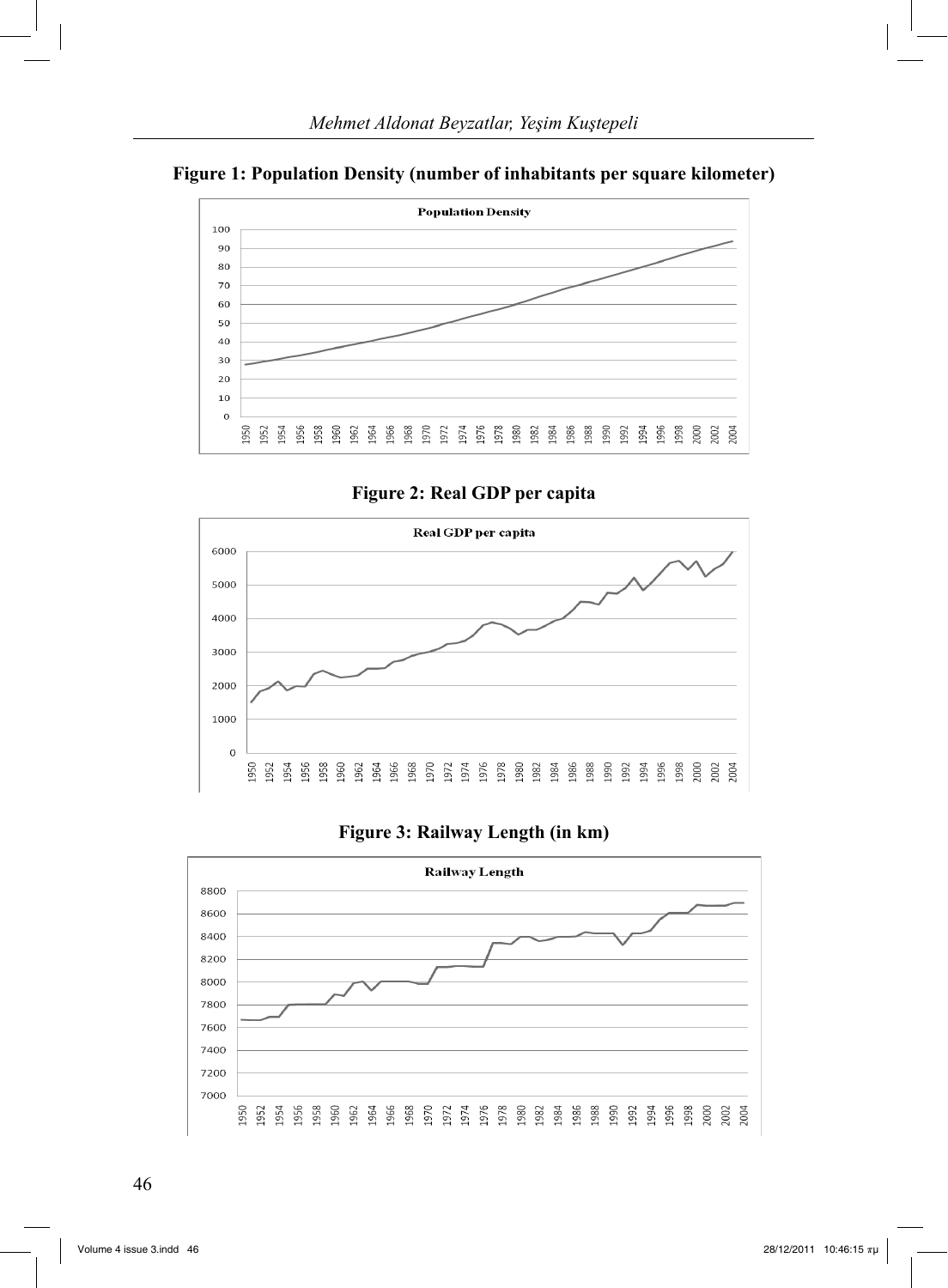|                           | PD.       | <b>GDP</b> | <b>RW</b> |
|---------------------------|-----------|------------|-----------|
| Mean                      | 3,9962    | 8,1407     | 9,0123    |
| <b>Standart Deviation</b> | 0,3678    | 0,3661     | 0,0389    |
| <b>Skewness</b>           | $-0,2095$ | $-0,2655$  | $-0,1999$ |
| Kurtosis                  | $-1,2139$ | $-1,0046$  | $-1,1651$ |

**Table 1: Descriptive Statistics of Series**

 Cointegration analysis is feasible only if the variables under consideration are integrated of the same order, i.e. if they have the same number of unit roots. Table 2 shows the results of the Augmented Dickey Fuller (ADF), Phillips-Perron and KPSS unit root tests for RW, PD and GDP. The results indicate that all variables have one unit root or in other words, they are integrated of order (1). This implies that cointegration analysis can be pursued.

|             |          |          | <b>GDP</b>     | <b>RW</b>      | <b>PD</b>      |
|-------------|----------|----------|----------------|----------------|----------------|
|             |          | Level    | $-1,849**$ (1) | $0,972**$ (1)  | $-1,367**$ (1) |
|             | No Trend | 1st Dif. | $-9,113(0)$    | $-9,135(0)$    | $-3,012(2)$    |
| ADF         |          | Level    | $-1,804**$ (3) | $-3,36**$ (1)  | $-3,047**$ (3) |
|             | Trend    | 1st Dif. | $-5,72(0)$     | $-9,082(0)$    | $-4,172(2)$    |
|             |          | Level    | $-2,762**$ (0) | $-0,866**$ (2) | $-4,672(1)$    |
|             | No Trend | 1st Dif. | $-14,857(3)$   | $-9,463(3)$    | $-2,560*(2)$   |
| PP          |          | Level    | $-4,913(0)$    | $-3,37**$ (3)  | $-3,90*(5)$    |
|             | Trend    | 1st Dif. | $-28,285(3)$   | $-9,440(2)$    | $-0,935(1)$    |
|             |          | Level    | $1,912*(2)$    | $0,883**$ (6)  | $1,079**$ (5)  |
|             | No Trend | 1st Dif. | 0.394(2)       | 0,058(2)       | 0,340(6)       |
| <b>KPSS</b> |          | Level    | $0.219**$ (3)  | $0,189**$ (2)  | $0,183*(4)$    |
|             | Trend    | 1st Dif. | 0.056(3)       | 0,036(2)       | 0,189(9)       |

**Table 2: Unit-Root Tests**

Note: \*, \*\* and \*\*\* denotes the unit root existence at 1%, 5% and 10% significance levels respectively. The numbers in parenthesis are optimum number of lags determined according to AIC for ADF test; critical values are based on MacKinnon (1991). For PP and KPSS tests, numbers in parenthesis are the truncation lag determined according to Bartlett Kernel.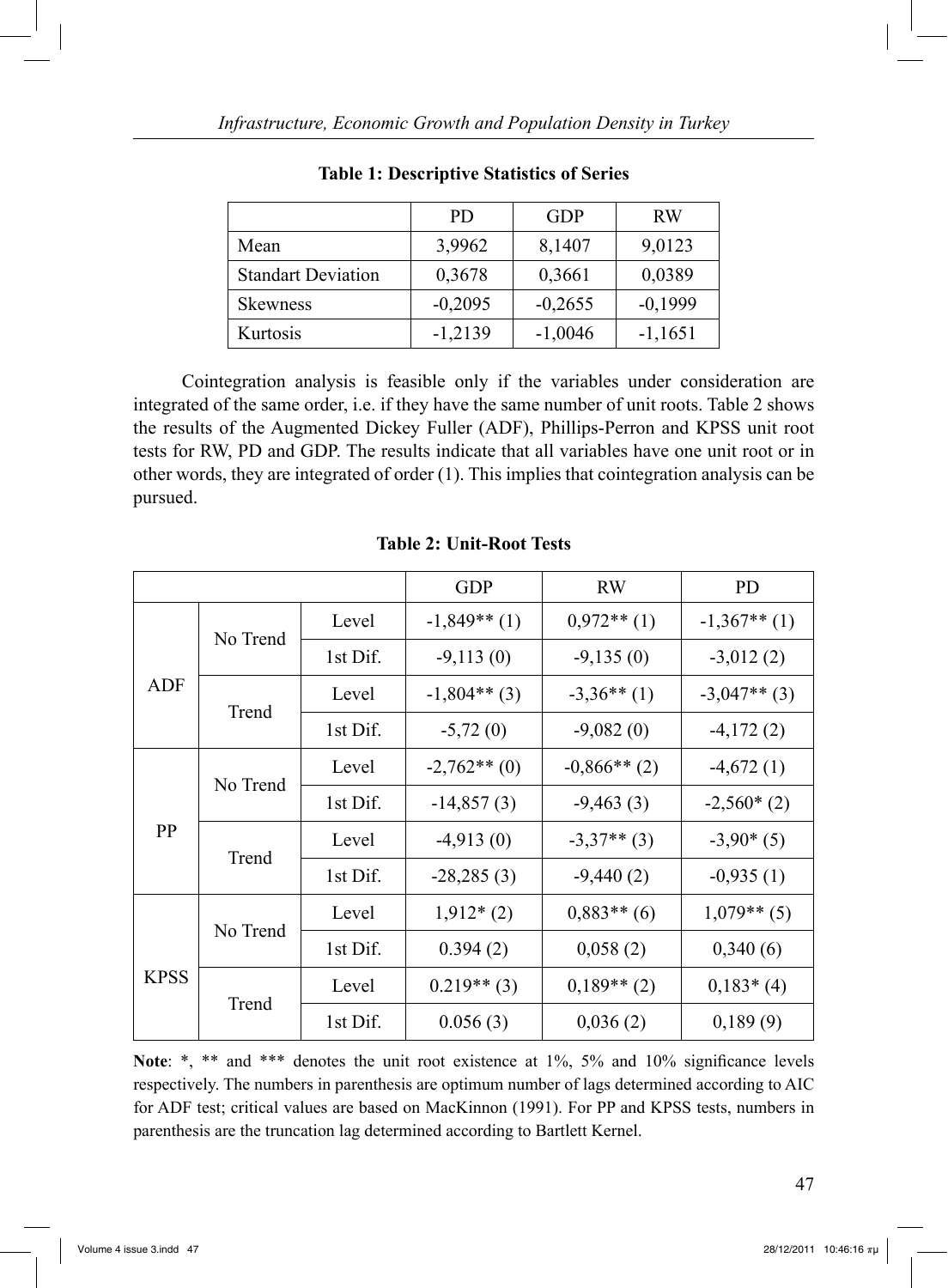In the next step Engle-Granger two-step cointegration test is performed and Table 3 and Table 4 show the results of this test on the two hypotheses of the paper. In both cases, there is evidence of positive long run cointegration relationship. Railway length affects gross domestic product and population density positively with very close coefficients (11.29 and 11.84 respectively). ECM is obtained from the second step of Engle-Granger test as -0,17 and -0,02 for both hypotheses, which can be monitored in tables 3 and 4 respectively. ECM is working in both hypotheses because the values of the ECM terms are between 0 and -1 and are statistically significantly less than 0. It should be mentioned that the ECM term in the second regression in Table 4 is only just significant at the 10 % level and the coefficient of the term is much smaller than the one in Table 3, implying a much weaker error feedback effect.

| $lgdp_t = \beta_0 + \beta_1 lrw_t + u_t$                                        |           |             |               |                   |  |
|---------------------------------------------------------------------------------|-----------|-------------|---------------|-------------------|--|
|                                                                                 | Regressor | Coefficient | Standard Dev. | T-stat (Prob.)    |  |
| 1 <sup>st</sup> STEP                                                            | C         | $-96.2828$  | 3.5321        | $-27.2594$ [.000] |  |
|                                                                                 | <b>RW</b> | 11.2855     | 0.3816        | 29.5701 [.000]    |  |
| ADF on residuals: $-3.5245**$ (1)                                               |           |             |               |                   |  |
| $\Delta \lg dp_t = \alpha_0 + \alpha_1 \Delta \ln w_t + \alpha_2 u_t(-1) + e_t$ |           |             |               |                   |  |
| $2nd$ STEP                                                                      | Regressor | Coefficient | Standard Dev. | T-stat (Prob.)    |  |
|                                                                                 | (ECM)     | $-0.1709$   | 0.0847        | $-2.017$ [.049]   |  |

**Table 3: Engle-Granger Cointegration Test for railway length and real GDP per capita**

**Note**: \* denote the rejection of the null hypothesis and \*\* denote the non-rejection of the null hypothesis at 5% level respectively. Critical value are based on MacKinnon (1991) and at 5% significance level are -2.9179; models include constant and no trend; *k* is the lag length used in the test for each series and number of lags are determined according to the AIC and given in parenthesis.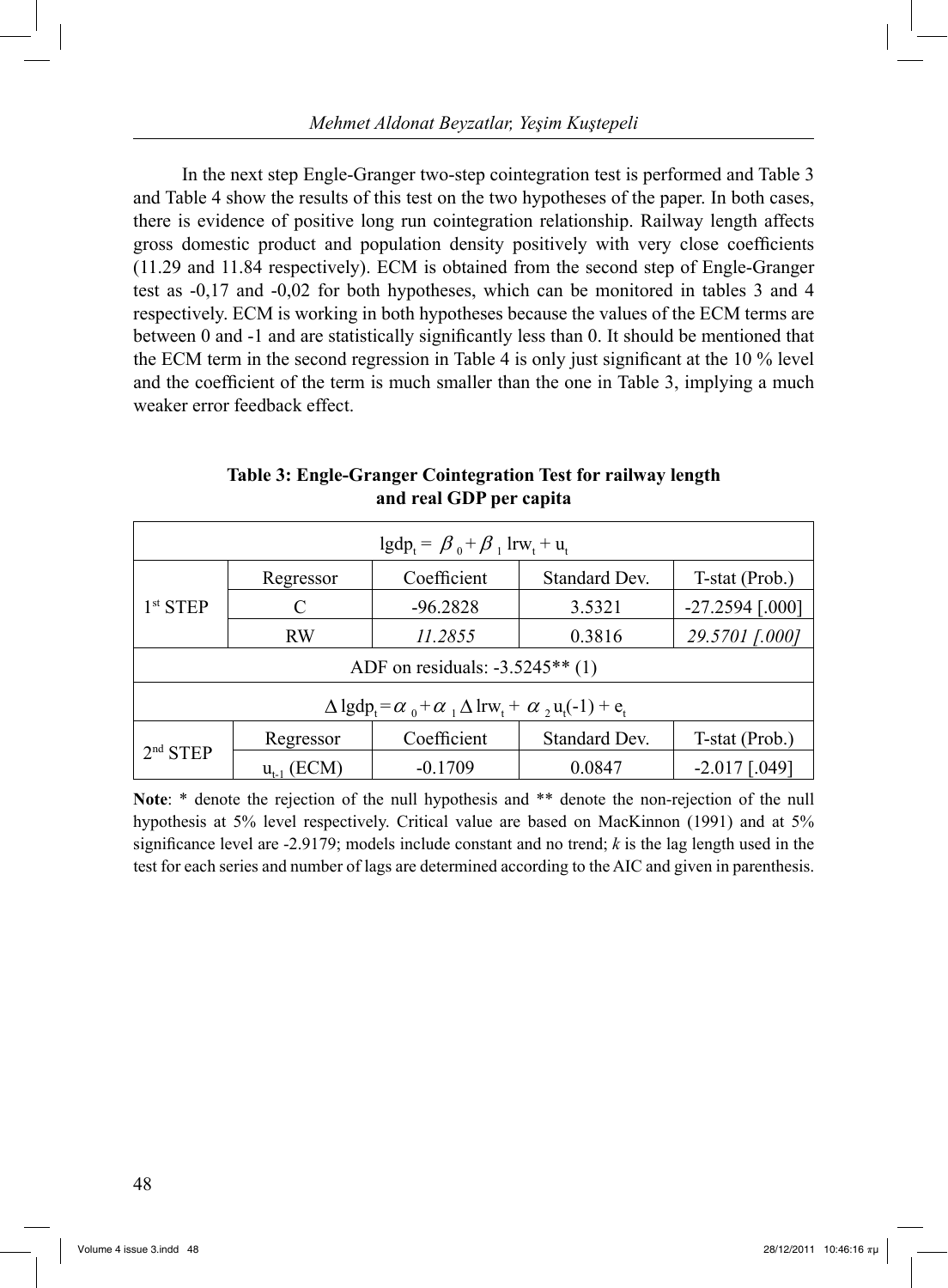| $lpd_t = \beta_0 + \beta_1 lrw_t + u_t$                                                                                |                   |             |                      |                   |  |
|------------------------------------------------------------------------------------------------------------------------|-------------------|-------------|----------------------|-------------------|--|
|                                                                                                                        | Regressor         | Coefficient | <b>Standard Dev.</b> | T-stat (Prob.)    |  |
| $1st$ STEP                                                                                                             | C                 | $-45.8564$  | 1.1087               | $-41.3595$ [.000] |  |
| <b>RW</b>                                                                                                              | 11.8422<br>0.2758 |             | 42.9251 [.000]       |                   |  |
| ADF on residuals : $-3.6124**$ (1)                                                                                     |                   |             |                      |                   |  |
| $\Delta \mathrm{lpd}_{t} = \alpha_0 + \alpha_1 \Delta \mathrm{lrw}_{t} + \alpha_2 \mathrm{u}_{t}(-1) + \mathrm{e}_{t}$ |                   |             |                      |                   |  |
| 2 <sup>nd</sup> STEP                                                                                                   | Regressor         | Coefficient | Standard Dev.        | T-stat (Prob.)    |  |
|                                                                                                                        | $u_{t-1}$ (ECM)   | $-0,0176$   | 0,0105               | $-1.6777$ [.100]  |  |

# **Table 4: Engle-Granger Cointegration Test for railway length and population density**

**Note**: \* denote the rejection of the null hypothesis and \*\* denote the non-rejection of the null hypothesis at 5% level respectively. Critical value are based on MacKinnon (1991) and at 5% significance level are -2.9179; models include constant and no trend; *k* is the lag length used in the test for each series and number of lags are determined according to the AIC and given in parenthesis.

 Although Engle-Granger test is suitable for an analysis with two variables, Johansen cointegration test is also applied in order to test the robustness of the results. The results of this test provided in Tables 5 and 6, confirm the results of the Engle-Granger test of a cointegration relationship for both of the relationships. The coefficients are 13.09 and 10.64 respectively and statistically significant.

| <b>TRACE TEST</b>                               |             |                   |          |          |           |  |
|-------------------------------------------------|-------------|-------------------|----------|----------|-----------|--|
| Null                                            | Alternative | <b>Statistics</b> | $1\%$    | $5\%$    | $10\%$    |  |
| $r = 0$                                         | $r \geq 1$  | 35.6366           | 25.0781* | 20.2618* | 17.9803*  |  |
| $r \leq 1$                                      | $r \geq 2$  | 8.6456            | 12.7607  | 9.1645   | $7.5567*$ |  |
| <b>MAXIMUM EIGENVALUE TEST</b>                  |             |                   |          |          |           |  |
| Null                                            | Alternative | <b>Statistics</b> | $1\%$    | $5\%$    | 10%       |  |
| $r = 0$                                         | $r \geq 1$  | 26.9910           | 25.0781* | 15.8921* | 13.9059*  |  |
| $r \leq 1$                                      | $r \geq 2$  | 8.6456            | 12.7607  | 9.1645   | $7.5567*$ |  |
| $lgdp_t = -49.17^* + 13.095^*$ lrw <sub>t</sub> |             |                   |          |          |           |  |

## **Table 5: Johansen Cointegration Tests for railway length and real GDP per capita**

\*, \*\*\* denote statistical significance at 1 and 10 % respectively.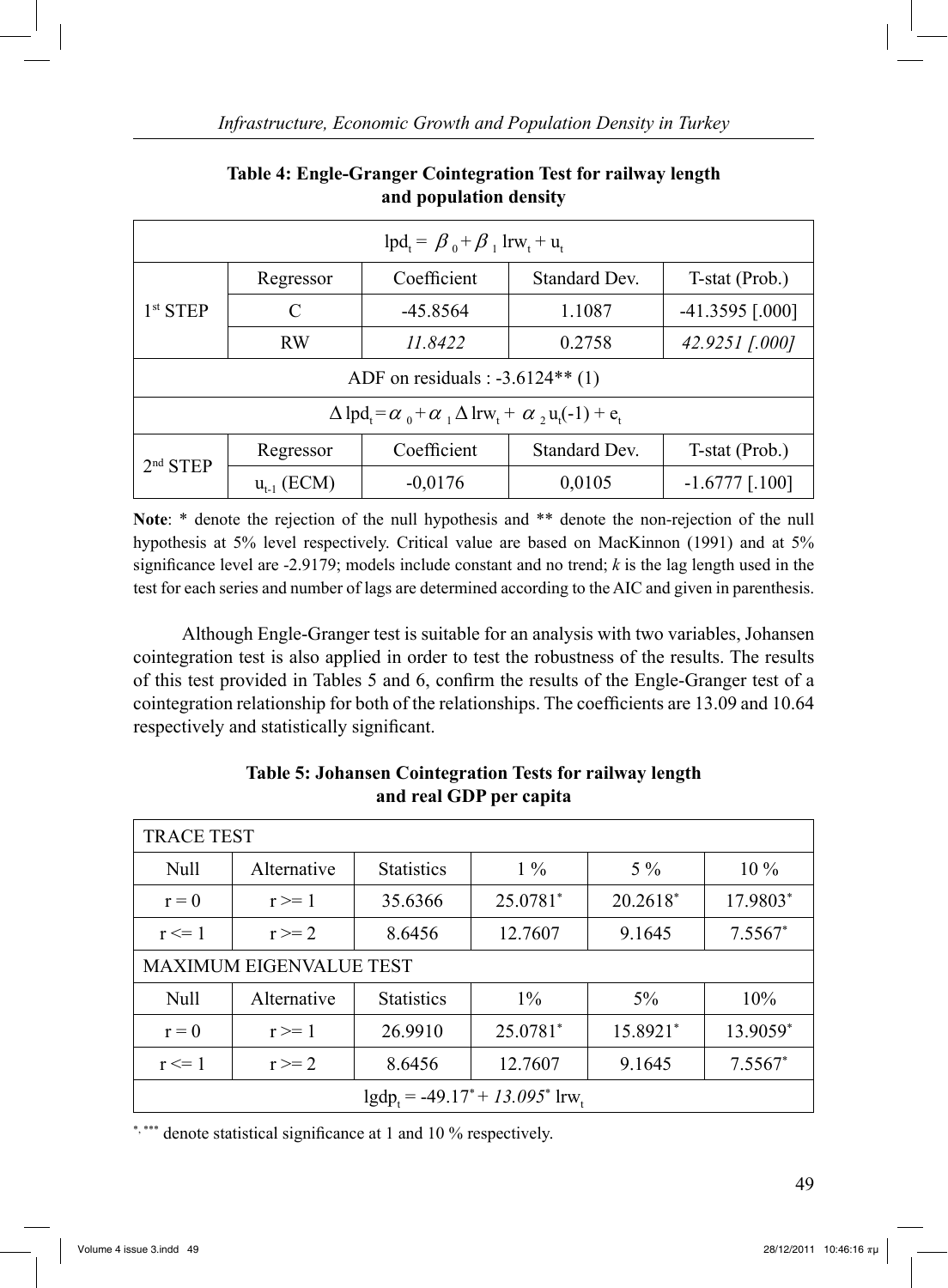| <b>TRACE TEST</b>                                |             |                   |         |         |         |  |
|--------------------------------------------------|-------------|-------------------|---------|---------|---------|--|
| Null                                             | Alternative | <b>Statistics</b> | $1\%$   | $5\%$   | $10\%$  |  |
| $r = 0$                                          | $r \geq 1$  | 66.9313*          | 31.1538 | 25.8721 | 23.3423 |  |
| $r \leq 1$                                       | $r \geq 2$  | 7.4890            | 16.5538 | 12.5179 | 10.6663 |  |
| MAXIMUM EIGENVALUE TEST                          |             |                   |         |         |         |  |
| Null                                             | Alternative | <b>Statistics</b> | $1\%$   | $5\%$   | 10%     |  |
| $r = 0$                                          | $r \geq 1$  | 59.4423           | 23.9753 | 19.3870 | 17.2341 |  |
| $r \leq 1$                                       | $r \geq 2$  | 7.4890***         | 16.5538 | 12.5179 | 10.6663 |  |
| $lpd_{i} = -40.97^* + 10.641^*$ lrw <sub>t</sub> |             |                   |         |         |         |  |

**Table 6: Johansen Cointegration Tests for railway length and population density**

\*,\*\*\* denote statistical significance at 1 and 10 % respectively.

 Granger causality test takes into account the cointegration relationships between the variables and tests the causality of this long run in addition to the short run causality by determined lag lengths. The causality test is carried through a vector auto regression where the short run causality is tested with F-test and the long run cointegration relationship is tested with t-test. All variables are in their first differences as they are found to contain one unit root. In addition, the ECM terms are included and tested as long term causality.

 According to the results posted in Table 7, the long run relationship for railway length and real GDP per capita is significant for both directions; meaning that they cause each other in the long run. However, in the short run, real GDP per capita causes railway length to decrease (-0.036, -0.008).

 Railway length causes population density to increase both in the short and the long run. The size of the F-statistics is interestingly very large (12943.36). Population density affects railway length only in the long run as the coefficient of the cointegration relationship is found to be significant.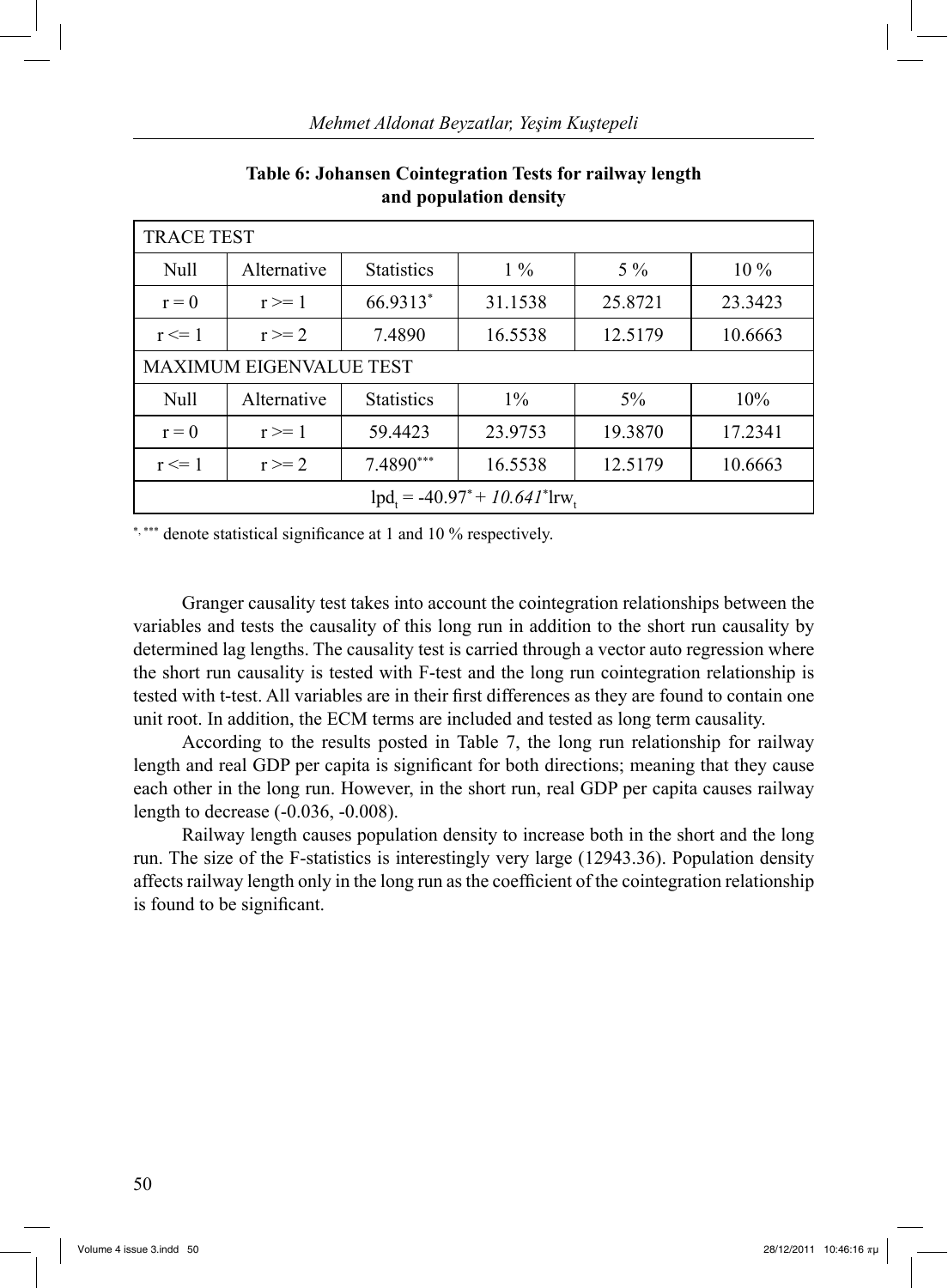| null hypotheses                                              | dependent<br>variable            | # of lags | f-test for<br>short run | coefficients                  | t-test for<br>long run |
|--------------------------------------------------------------|----------------------------------|-----------|-------------------------|-------------------------------|------------------------|
| Railway length<br>doesn't cause GDP                          | $\triangle$ (GDP)                | (2)       | 2.226                   | $-0.388$<br>$-3.067$          | $-2.100**$             |
| GDP doesn't cause<br>railway length                          | $\Delta$ (railway length)        | (2)       | $3.744***$              | $-0.036$<br>$-0.008$          | $3.183*$               |
| Railway length<br>doesn't cause<br><i>population density</i> | $\Delta$ (population<br>density) | (3)       | 12943.36*               | 0.011<br>0.006<br>0.001       | $2.822*$               |
| Population density<br>doesn't cause railway<br>length        | $\Delta$ (railway length)        | (3)       | 2.004                   | $-3.454$<br>5.577<br>$-2.535$ | $2.739*$               |

**Table 7: Granger Causality Test**

\* , \*\* and \*\*\* indicate the rejection of the null hypothesis at 1, 5 and 10% significance levels respectively.  $\Delta$  denotes change.

### **5. Conclusion**

 From the perspective of public sector and private sector complementarities, transportation infrastructure constitutes an important and interesting topic. National and international companies establish their production facilities near transportation sources to benefit from the services they provide. Firms are in need of more opportunities and maintenance from public authorities for various transportation systems. In addition, when new plants are built, public service expenditures such as water, sewer, electricity, telephone lines and internet lines are provided by public sector.

 This study investigates the historical causality relationships between railway transport infrastructure and economic growth as well as that between railway infrastructure and population density in Turkey for 1950-2004. The long run estimation results indicate that both of the relationships are positive in the long run. Railway length causes real GDP per capita to increase only in the long run but it causes population density to increase both in the long and the short run. These results confirm the theoretical framework that transportation infrastructure leads to higher income and higher population in the investigated area.

 There is also evidence that although increase in real GDP per capita leads to an increase in railway length in the long run, in the short run it leads to a decrease. This implies that when income of the country increases, resources are devoted out of railway infrastructure to other areas, but in the long run investment in railways continues. In addition, as railways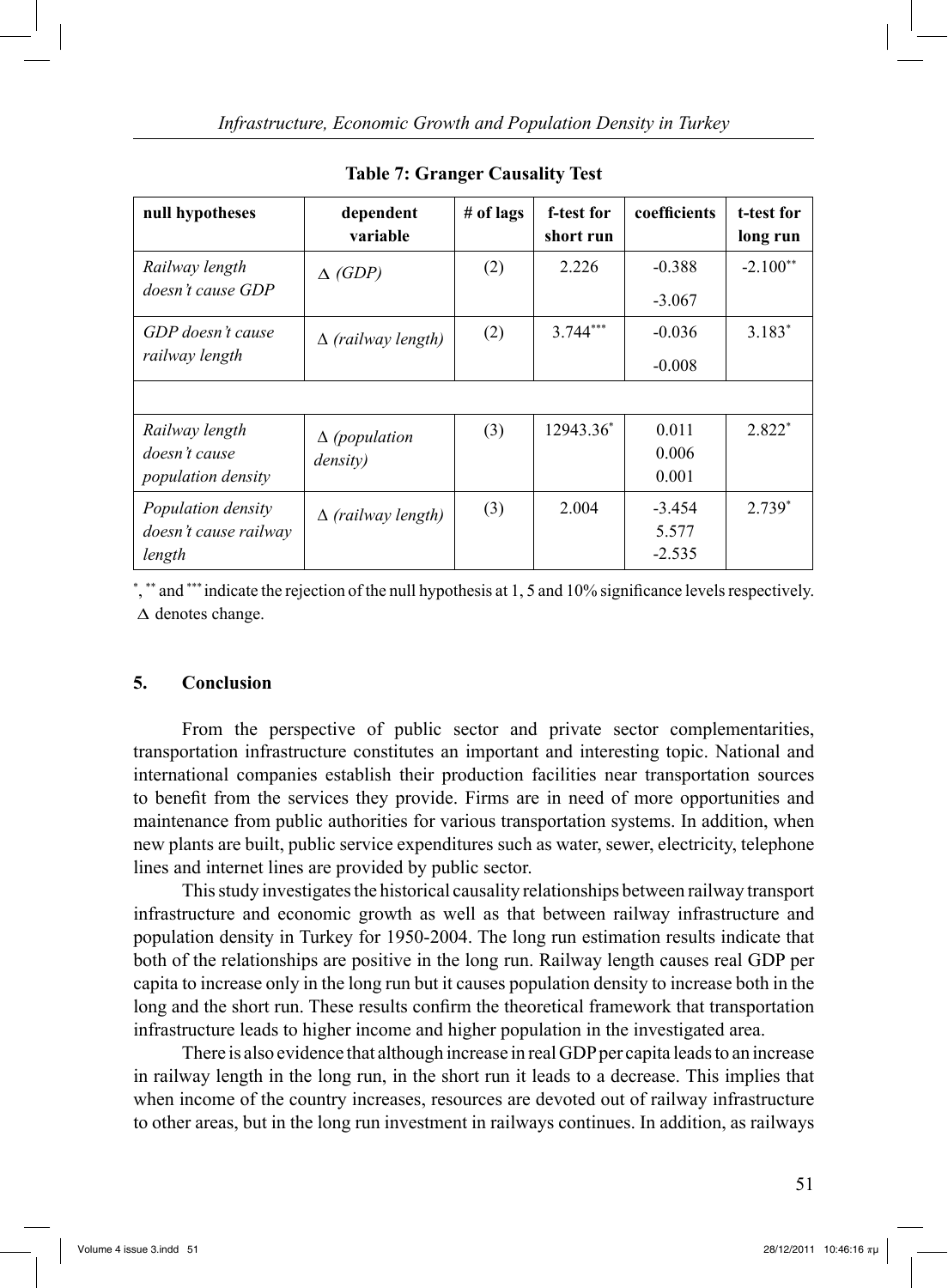cause population density to increase in the long run, population density makes the same effect on railway length.

 Finally, it should be emphasised that this study has focused only on bilateral relationships between railways and population and also between railways and income per capita. Future research on the topic will therefore be directed towards enhancing the analysis by utilising multi-variable econometric tools such as Vector Auto Regression Analysis (VAR) in which other relevant variables (e.g. agricultural production) can be included.

#### **References**

- Allen, K. and MaClennan, M. C., 1970, 'Regional Problems and Policies in Italy and France', Beverly Hills, CA: Sage.
- Anders, W., 2004, 'Applied Econometric Time Series', John Wiley & Sons, 2nd Ed. United States of America.
- Aschauer, D.A., 1989, 'Is public expenditure productive?', J*ournal of Monetary Economics*, 23, pp. 177-200.
- Aschauer, D.A., 1990, 'Highway Capacity and Economic Growth', *Economic Perspectives*, 14, 5, pp. 4-24.
- Berndt, E. R. and Hansson, B., 1992, 'Measuring the contribution of public infrastructure capital in Sweden', *Scandinavian Journal of Economics*, 94, pp. 151-168.
- Boarnet, M. G. and Haughwout, A. F., 2000, 'Do highways matter?', Evidence and policy implications of highways' influence on metropolitan development.
- Boarnet, M. G., 1996, 'The direct and indirect economic effects of transportation infrastructure', Working Paper No. 340, University of California Transportation Center, Berkeley.
- Boarnet, M. G., 1997, 'Highways and economic productivity: Interpreting recent evidence', *Journal of Planning Literature*, 11, 4, pp. 476-486.
- Boarnet, M. G., 1998, 'Spillovers and locational effects of public infrastructure', *Journal of Regional Science*, 38, 3, pp. 381-400.
- Bohm, R. A. and Patterson, D. A., 1971, August 23-26, 'Interstate highways and the growth and distribution of population', Paper presented at the American Statistical Association Conference, Fort Collins, CO.
- Bohm, R. A. and Patterson, D. A., 1972, 'Interstate highway location and county population growth', Oak Ridge, TN: Oak Ridge National Laboratory.
- Boopen, S., 2006, 'Transport Infrastructure and Economic Growth: Evidence from Africa Using Dynamic Panel Estimates', *The Empirical Economics Letters*, 5, 1, pp. 38-52.
- Bougheas, S., Demetriades, P.O., Theofanis, P. and Mamuneas, T.P., 2000, 'Infrastructure, Specialization, and Economic Growth', *The Canadian Journal of Economics / Revue canadienne d'Economique*, 33, 2, pp. 506-522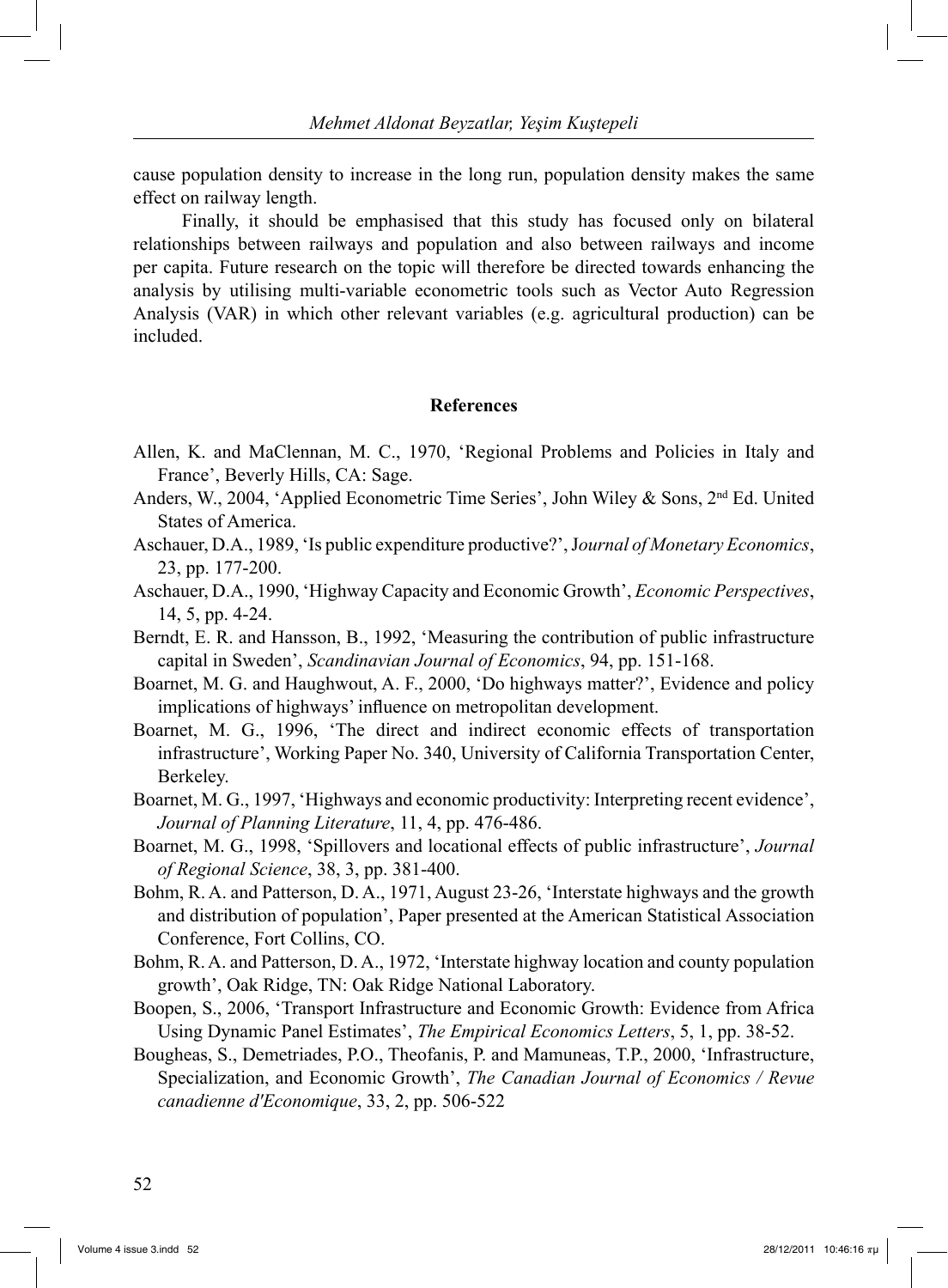- Briggs, R., 1981, 'The interstate highway system and development in nonmetropolitan areas', Transportation Research Record, 812, pp. 9-12
- Canning, D. and Fay, M., 1993, 'The Effect of Transportation Networks on Economic Growth', Columbia University, May.
- Carlino, G. A. and Mills, E. S., 1987, 'The Determinants of County Growth', *Journal of Regional Science*, 27, 1, pp. 39-54.
- Cervero, R. and Hansen, M., 2002, 'Induced travel demand and induced road investment: A simultaneous-equation analysis', *Journal of Transport Economics and Policy*, 36, 3, pp. 469-490.
- Cervero, R., 1989, 'America's suburban centers: The land use-transportation link', Boston, Unwin Hyman.
- Chi, G., Voss, P.R. and Deller, S.C., 2006, 'Rethinking highway effects on population', Public Works Management and Policy, 11, 1, pp. 18-32.
- Conrad, K. and Seitz, H., 1994, 'The economic benefits of public infrastructure', Applied Economics, 26, pp. 303-311.
- Crane, L. M. and Leatham, D. J., 1990, August 4-8, 'The distributed lag between transportation expenditures and rural income and employment', Paper presented at the annual meeting of the American Agricultural Economics Association, Vancouver, Canada.
- Crihfield, J. B. and Panggabean, M. P. H., 1995, 'Is public infrastructure productive? A metropolitan perspective using new capital stock estimates', Regional Science and Urban Economics, 25, pp. 607-630.
- Crihfield, J. B. and Panggabean, M. P. H., 1996, 'The Structure of Metropolitan Factor and Product Markets', *Journal of Regional Science*, 36, 1, pp. 17-41.
- Dansereau, H. K., 1965, 'Five years of highway research: A sociological perspective', Highway Research Record, 75, pp. 76-82.
- Deller, S. C., 1991, 'Economic and social outcomes of public and private investments in physical infrastructure for growth and stability of rural economies', Paper presented at the Northeast Regional Center for Rural Development, Key Rural Development Issues Conference, Saratoga Springs, NY.
- Deno, Kevin T., 1988, 'The Effect of Public Capital on U.S. Manufacturing Activity: 1970- 1978', *Southern Economic Journal*, 55, 2, pp. 400-411.
- Dilworth, R., 2002, 'Urban infrastructure politics and metropolitan growth: Lessons from the New York metropolitan region', Public Works Management and Policy, 6, 3, pp. 200-214.
- Doeksen, G. A., 1990, 'The role of extension concerning infrastructure issues in the 90s' Paper presented at the annual meeting of the American Agricultural Economics Association, Vancouver, Canada
- Duffy-Deno, K. T. and Eberts, R. W., 1991, 'Public Infrastructure and Regional Economic Development: A Simultaneous Equations Approach', *Journal of Urban Economics*, 30, pp. 329-343.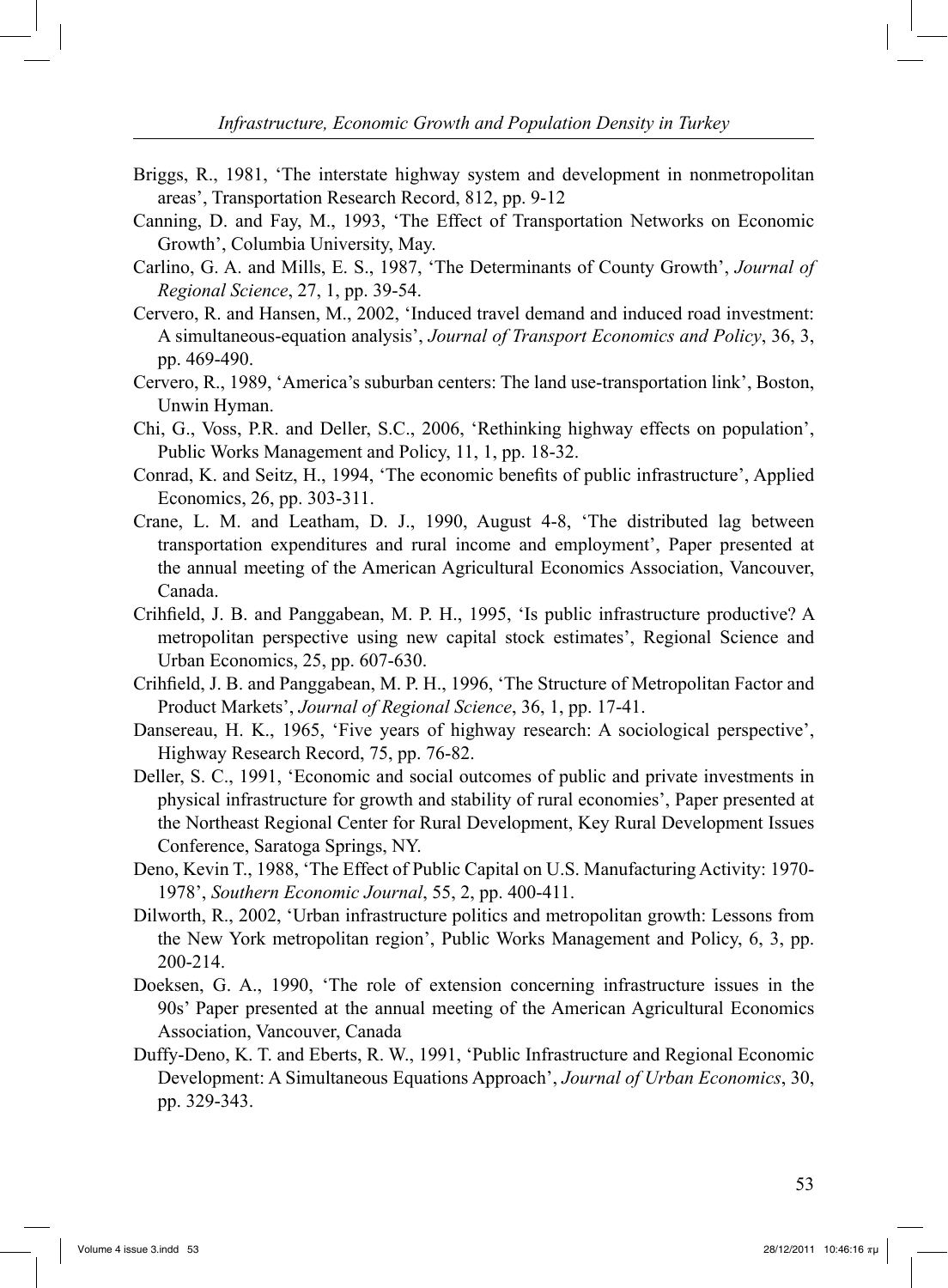- Eberts, R. W., 1994, 'Some empirical evidence on the linkage between public infrastructure and local economic development', In H. W. Herzog  $\& A$ . M. Schlottmann (Eds.), Industry location and public policy (pp. 83-96), Knoxville: University of Tennessee Press.
- Eberts, R. W., 1990, 'Public infrastructure and regional economic Development', *Economic Review*, 26, pp. 15-27.
- Eisner, R., 1991, 'Infrastructure and Regional Economic Performance', *New England Economic Review*, Federal Reserve Bank of Boston, 47-58.
- Engle, R.F. and Granger, C.W.J., 1987, 'Cointegration and Error Correction: Representation, Estimation and Testing', *Econometrica*, 55, pp. 251-276.
- Eyerly, R. W., Twark, R. W. and Downing, R. H., 1987, 'Interstate highway system: Reshaping the non-urban areas of Pennsylvania', Transportation Research Record, 1125, pp. 1-14.
- Fernald, J. G., 1999, 'Roads to Prosperity? Assessing the Link between Public Capital and Productivity', *The American Economic Review*, 619-638.
- Forkenbrock, D. J. and Foster, N. S. J. (1996), 'Highways and Business Location Decisions', Economic Development Quarterly, 10, 3, pp. 239-248.
- Frey, J. C., Dansereau, H. K., Pashek, R. D. and Markham, J. W., 1960, 'The economic and social impact of highways: A progress summary of the Monroeville case study', University Park: Pennsylvania State University, Agricultural Experiment Station.
- Fuguitt, G. V. and Beale, C. L., 1976, 'Population change in nonmetropolitan cities and towns' (Agricultural Economic Report No. 323), Washington, DC, USDA, Economic Research Service.
- Fuguitt, G. V. and Brown, D., 1990, 'Residential preferences and population redistribution', *Demography*, 27, pp. 589-600.
- Gaegler, A. M., March, J. W. and Weiner, P., 1979, 'Dynamic Social and Economic Effects of the Connecticut Turnpike', Transportation Research Record, 716, pp. 28-32.
- Gamble, H. B., Raphael, D. L. and Sauerlender, D. H., 1966, 'Direct and indirect economic impacts of highway interchange development', Highway Research Record, 149, pp. 42-55.
- Garcia-Mila, T. and McGuire, T. J., 1992, 'The Contribution of Publicly Provided Inputs to States' Economies', Regional Sciences and Urban Economics, 22, pp. 229-241.
- Garcia-Mila, T., McGuire, T. and Porter, R. H., 1996, 'The effect of public capital in statelevel production functions reconsidered', *The Review of Economics and Statistics*, 78, pp. 177-180.
- Gerardin, B., 1991, 'Investment in transport infrastructure and regional development', In R. W. Vickerman (Ed.), Infrastructure and regional development, 1, pp. 52-60, London, Pion.
- Gramlich, E. M., 1994, 'Infrastructure Investment: A Review Essay', *Journal of Economic Literature*, 32, pp. 1176-1196.
- Granger, C.W.J., 1986, 'Developments in The Study of Cointegrated Economic Variables', Oxford Bulletin of Economics and Statistics, 48, pp. 213-228.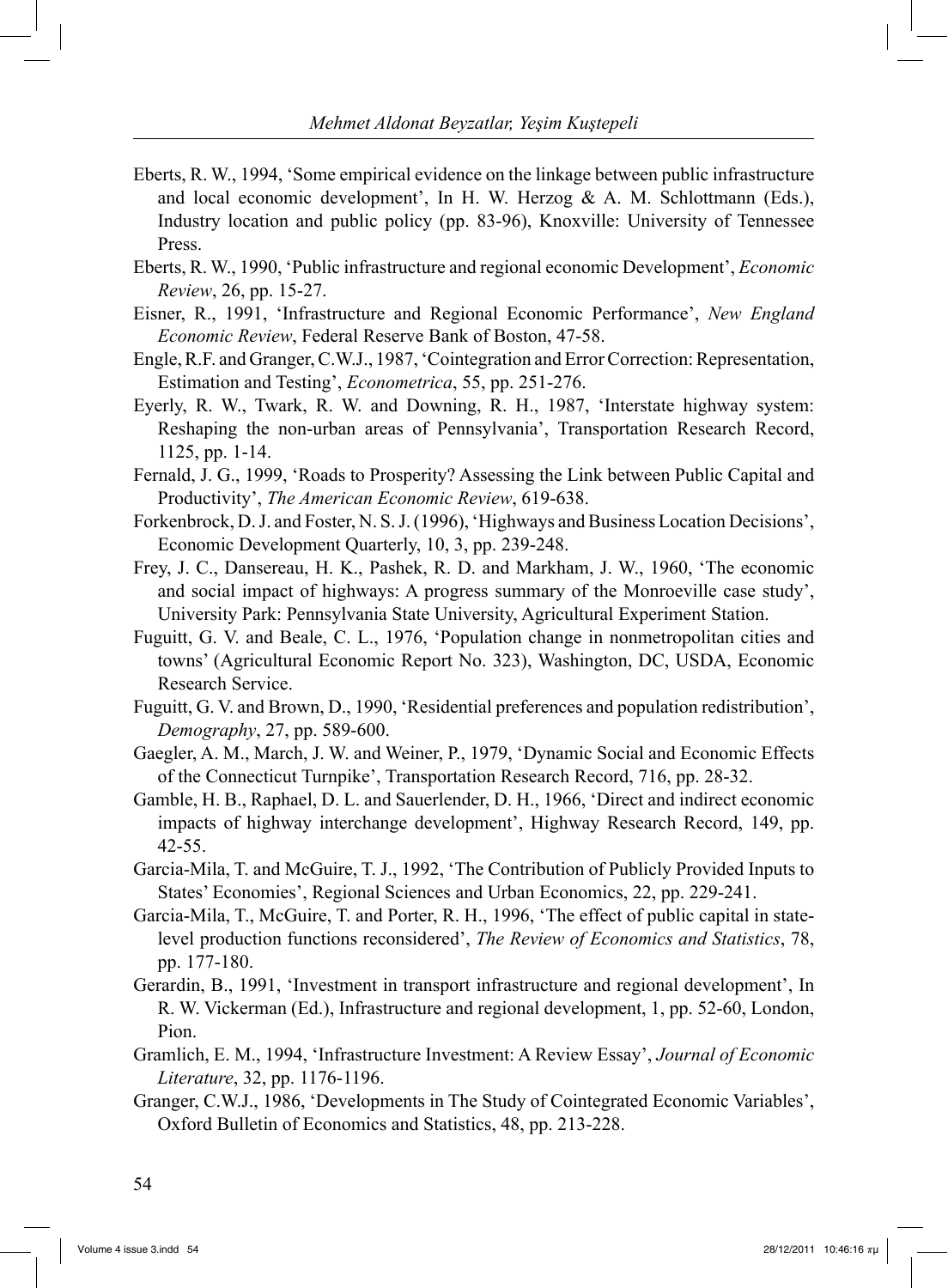- Grilliches, Z. and J. Mairesse, 1998, 'Production functions: the search for identification,' in S. Strom, ed., Econometrics and Economic Theory in the 20th Century, Cambridge, Cambridge University Press, pp. 169-203.
- Guild, R. L., 2000, 'Infrastructure investment and interregional development: Theory, evidence, and implications for planning', *Public Works Management and Policy*, 4, 4, pp. 274-285.
- Halstead, J. M. and Deller, S. C., 1997, 'Public infrastructure in economic development and growth: Evidence from rural manufacturers', *Journal of Community Development Society*, 28, 2, pp. 149-169.
- Hansen, Niles M., 1971, Intermediate-Size Cities as Growth Centers. New York: Praeger.
- Haughwout, A. F., 1999, 'Regional fiscal cooperation in metropolitan areas: An exploration', *Journal of Policy Analysis and Management*, 18, 4, pp. 579-600.
- Hilewick, C. L., Deak, E. and Heinze, E., 1980, 'A Simulation of Communications and Transportation Investments', Growth and Change, 11, 3, pp. 26-38.
- Hobbs, D. J. and Campbell, R. R., 1967, 'Traffic flow and population change', *Business and Government Review*, 8, 3, pp. 5-11.
- Humphrey, C. R., 1980, 'The promotion of growth in small urban places and its impact on population change', Social Science Quarterly, 61, pp. 581-594.
- Humphrey, C. R. and Sell, R. R., 1975, 'The impact of controlled access highways on population growth in nonmetropolitan communities, 1940-1970', Working Paper No. 1975-03, University Park: Pennsylvania State University, Population Issues Research Office.
- Johansen, S., 1991, 'Cointegration and Hypothesis Testing of Cointegration Vectors in Gaussian Vector Autoregressive Models', *Econometrica*, 59, 6, pp. 1551-1580.
- Johansen, S. and Juselius, K., 1990, 'Maximum likelihood estimation and inference on cointegration – with applications to the demand for money', Oxford Bulletin of Economics and Statistics, 52, pp. 169-210.
- Jones, B. D., 1990, 'Public policies and economic growth in the American states', *Journal of Politics*, 52, pp. 219-233.
- Kanwit, E. L. and Todd, T. R., 1961, 'Recent population trends and their highway implications', Highway Research Board Proceedings, 40, pp. 1-34.
- Kuehn, J. A. and West, J. G., 1971, July, 'Highways and regional development', Growth and Change, 2, 3, pp. 23-28.
- Kuştepeli, Y., Gülcan, Y. and Akgüngör, S., 2008, 'Transportation Expenditures, Growth and International Trade', Dokuz Eylül University, Faculty of Business, Department of Economics Discussion Paper, 08/03.
- Kwiatkowski D., Phillips P.C.B., Schmidt P. and Shin Y., 1992, 'Testing the Null Hypothesis of Stationarity against the Alternative of a Unit Root', *Journal of Econometrics*, 54, pp. 159-178.
- Lakshmanan, T.R., 'The Wider Economic Benefits of Transportation: An Overview'. OECD International Transport Forum, Joint Transportation Research Centre Discussion Paper, No: 2007-8, December, 2007.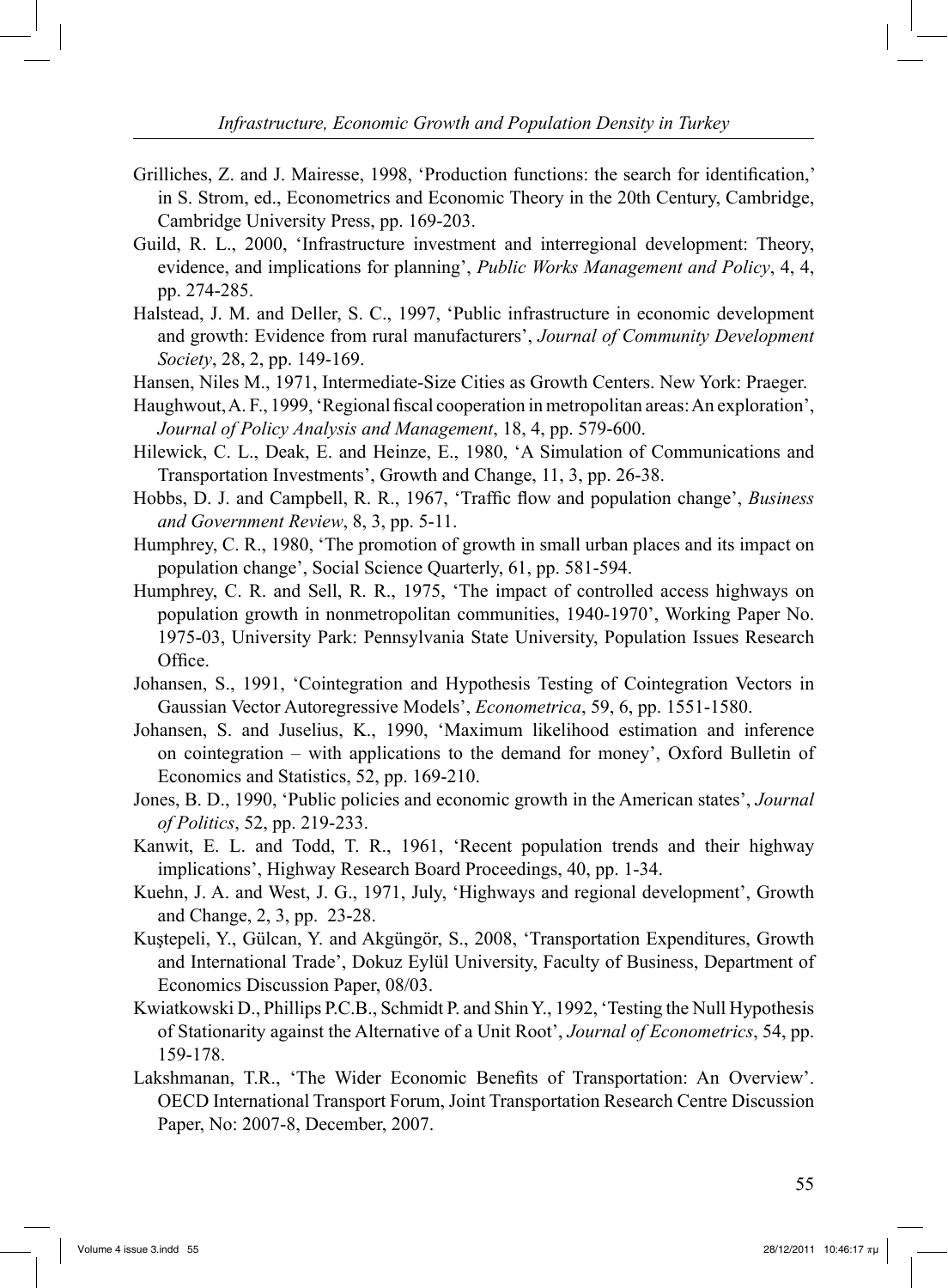- Lichter, D. T. and Fuguitt, G. V., 1980, 'Demographic response to transportation innovation: The case of the interstate highway', Social Forces, 59, 2, pp. 492-512.
- Lynde, C. and Richmond, J., 1993, 'Public Capital and Long-Run Cost in U.K. Manufacturing', *The Economic Journal*, 103, pp. 880-893.
- Mackinnon, J. G., 1991, Critical Values for Cointegration Tests, Engle, R.F. and Granger, C.W.J. (Eds.), Long-Run Economic Relationship, Oxford, UK, Oxford University Press.
- McHugh, R. J. and Wilkinson, J. T., 1988, 'A Random Effects Approach to Substate Growth Models: A Comment on the Determinants of County Growth', *Journal of Regional Science*, 28, 2, pp. 271-273.
- Mikelbank, B. A., 1996, 'The distribution and direct employment impacts of public infrastructure investment in Ohio', Paper presented at the 27th Annual Mid-Continent Regional Science Association Meeting, Madison, WI.
- Mofidi, A. and Stone, J. A., 1990, 'Do state and local taxes affect economic growth?', The Review of Economics and Statistics, 72, pp. 686-691.
- Moon, H. E., 1988, 'Interstate highway interchanges as instigators of nonmetropolitan development', Transportation Research Record, 1125, pp. 8-14.
- Moonmaw, R. L., Mullen, J. K. and Martin, W., 1995, 'The interregional impact of infrastructure capital', *Southern Economic Journal*, 61, pp. 830-845.
- Moore, T. and Thorsnes, P., 1994, 'The transportation/land use connection', Washington, DC: The American Planning Association.
- Munnell, A.H., 1990, 'Why Has Productivity Declined? Productivity and Public Investment', *New England Economic Review*, 1, pp. 3-22.
- Munnell, A.H. and Cook L.M., 1990, 'How does Public Infrastructure Affect Regional Economic Performance', *New England Economic Review*, 5, pp. 11-32.
- Nadiri, M.I. and Mamuneas, T.P., 1994, 'The Effect of Public Infrastructure and R&D Capital on the Cost Structure and Performance of U.S. Manufacturing Industries', *The Review of Economics and Statistics*, 76, 1, pp. 22-37.
- Pucher, J. and Renne, J. L., 2003, 'Socioeconomics of urban travel: Evidence from the 2001 NHTS', Transportation Quarterly, 57, 3, pp. 49-77.
- Reynolds, P. D. and W. Maki, 1990, 'U.S. regional characteristics, new firms, and economic growth' Working paper, University of Warwick, UK.
- Sanchez-Robles, B., 1998, 'Infrastructure Investment and Growth: Some Empirical Evidence', Contemporary Economic Policy, 16, 1, pp. 98-108.
- Seitz, H., 1993, 'A dual economic analysis of the benefits of the public road network', Annals of Regional Science, 27, pp. 223-239.
- Singletary, L., Henry, M., Brooks, K. and London, J., 1995, 'The impact of highway investment on new manufacturing employment in South Carolina: A small region spatial analysis', *The Review of Regional Studies*, 25, pp. 37-55.
- Stock, J. and Watson, M.W., 1993, 'A Simple Estimator of Cointegrating Vectors in Higher Order Integrated Systems', *Econometrica*, 61, pp. 783-820.